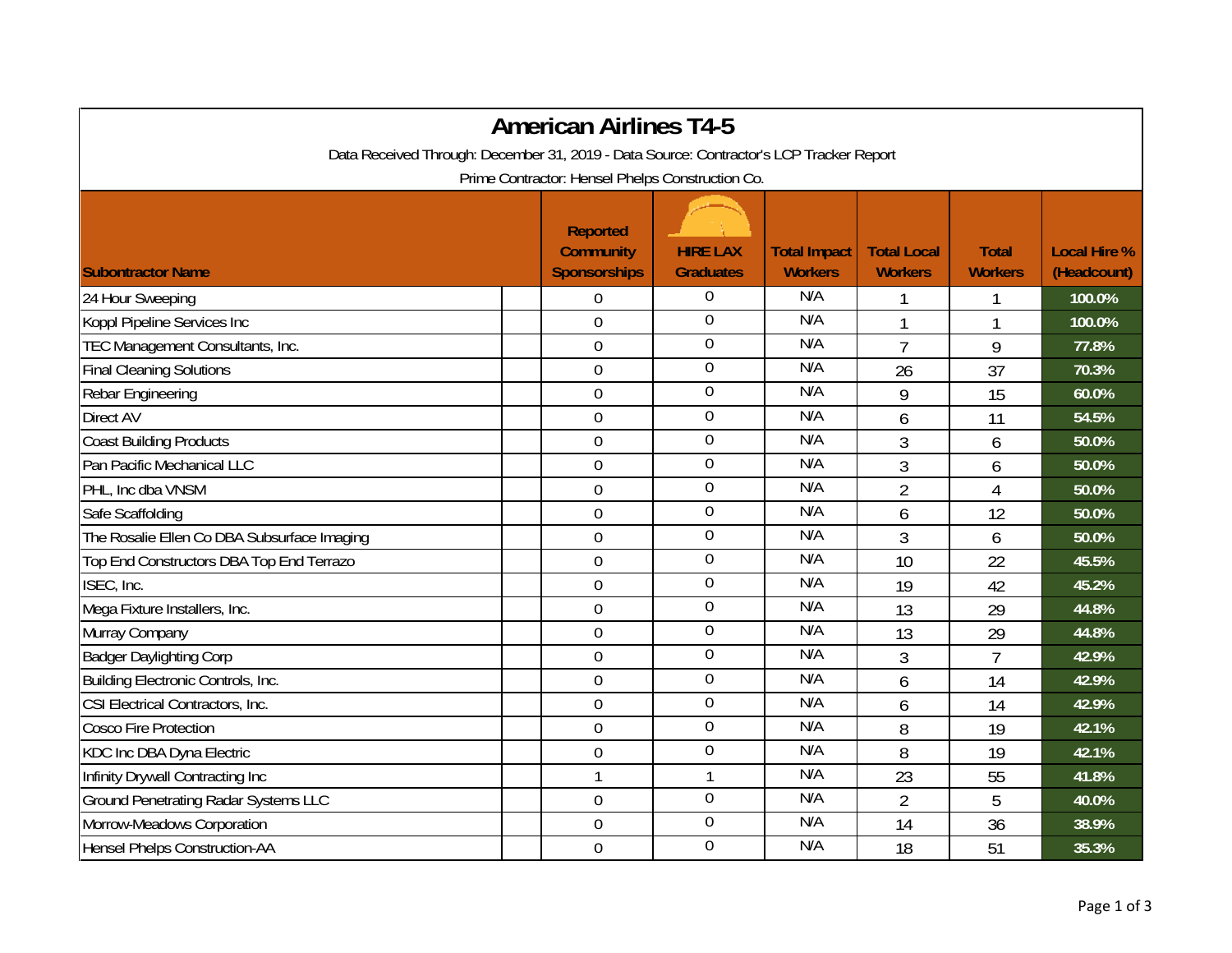| <b>American Airlines T4-5</b>                                                                                                               |                                                            |                                     |                                       |                                      |                                |                                    |  |  |
|---------------------------------------------------------------------------------------------------------------------------------------------|------------------------------------------------------------|-------------------------------------|---------------------------------------|--------------------------------------|--------------------------------|------------------------------------|--|--|
| Data Received Through: December 31, 2019 - Data Source: Contractor's LCP Tracker Report<br>Prime Contractor: Hensel Phelps Construction Co. |                                                            |                                     |                                       |                                      |                                |                                    |  |  |
| <b>Subontractor Name</b>                                                                                                                    | <b>Reported</b><br><b>Community</b><br><b>Sponsorships</b> | <b>HIRE LAX</b><br><b>Graduates</b> | <b>Total Impact</b><br><b>Workers</b> | <b>Total Local</b><br><b>Workers</b> | <b>Total</b><br><b>Workers</b> | <b>Local Hire %</b><br>(Headcount) |  |  |
| Matrix Environmental                                                                                                                        | $\boldsymbol{0}$                                           | 0                                   | N/A                                   | 23                                   | 68                             | 33.8%                              |  |  |
| Assa Abloy Entrance Systems US Inc                                                                                                          | $\mathbf 0$                                                | $\mathbf 0$                         | N/A                                   |                                      | $\overline{3}$                 | 33.3%                              |  |  |
| Cupertino Electric, Inc.                                                                                                                    | $\mathbf 0$                                                | $\boldsymbol{0}$                    | N/A                                   | 19                                   | 57                             | 33.3%                              |  |  |
| Paulhus Milwork Installation                                                                                                                | $\boldsymbol{0}$                                           | $\boldsymbol{0}$                    | N/A                                   | $\overline{2}$                       | 6                              | 33.3%                              |  |  |
| Psomas                                                                                                                                      | $\boldsymbol{0}$                                           | $\boldsymbol{0}$                    | N/A                                   | $\overline{2}$                       | 6                              | 33.3%                              |  |  |
| <b>Environmental Construction Group (ECG)</b>                                                                                               | $\overline{0}$                                             | $\boldsymbol{0}$                    | N/A                                   | 17                                   | 52                             | 32.7%                              |  |  |
| <b>Concrete Coring Company</b>                                                                                                              | $\boldsymbol{0}$                                           | $\boldsymbol{0}$                    | N/A                                   | 3                                    | 10                             | 30.0%                              |  |  |
| Masonry Concepts, Inc.                                                                                                                      | $\boldsymbol{0}$                                           | $\boldsymbol{0}$                    | N/A                                   | 3                                    | 10                             | 30.0%                              |  |  |
| Performance Contracting, Inc.                                                                                                               | $\overline{0}$                                             | $\overline{0}$                      | N/A                                   | 35                                   | 125                            | 28.0%                              |  |  |
| Corradini Corp                                                                                                                              | $\mathbf 0$                                                | $\boldsymbol{0}$                    | N/A                                   | 5                                    | 18                             | 27.8%                              |  |  |
| <b>SASCO</b>                                                                                                                                | $\overline{0}$                                             | $\boldsymbol{0}$                    | N/A                                   | 8                                    | 29                             | 27.6%                              |  |  |
| <b>Best Contracting Services</b>                                                                                                            | $\mathbf 0$                                                | $\boldsymbol{0}$                    | N/A                                   | 6                                    | 22                             | 27.3%                              |  |  |
| Premier Tile & Marble                                                                                                                       | $\mathbf 0$                                                | $\mathbf 0$                         | N/A                                   | 9                                    | 34                             | 26.5%                              |  |  |
| Siemens Industry, Inc.                                                                                                                      | $\mathbf 0$                                                | $\boldsymbol{0}$                    | N/A                                   | 1                                    | $\overline{4}$                 | 25.0%                              |  |  |
| Signature Flooring, Inc.                                                                                                                    | $\boldsymbol{0}$                                           | $\boldsymbol{0}$                    | N/A                                   | 6                                    | 24                             | 25.0%                              |  |  |
| Washington Iron Works                                                                                                                       | $\overline{0}$                                             | $\mathbf 0$                         | N/A                                   | 8                                    | 32                             | 25.0%                              |  |  |
| <b>Sterndahl Enterprises</b>                                                                                                                | $\boldsymbol{0}$                                           | $\mathbf 0$                         | N/A                                   | 5                                    | 22                             | 22.7%                              |  |  |
| Ethos Energy Field Services LLC                                                                                                             | $\overline{2}$                                             | $\overline{2}$                      | N/A                                   | 10                                   | 50                             | 20.0%                              |  |  |
| Johnson & Turner Painting Co, Inc.                                                                                                          | $\boldsymbol{0}$                                           | $\mathbf 0$                         | N/A                                   | $\overline{2}$                       | 10                             | 20.0%                              |  |  |
| Gonsalves & Santucci Inc DBA Conco Pumping                                                                                                  | $\boldsymbol{0}$                                           | $\overline{0}$                      | N/A                                   | $\overline{2}$                       | 11                             | 18.2%                              |  |  |
| Harwood Construction, Inc.                                                                                                                  | $\boldsymbol{0}$                                           | $\boldsymbol{0}$                    | N/A                                   | $\mathbf{1}$                         | 6                              | 16.7%                              |  |  |
| Critchfield Mechanical Inc of Southern CA                                                                                                   | $\boldsymbol{0}$                                           | $\boldsymbol{0}$                    | N/A                                   | 8                                    | 59                             | 13.6%                              |  |  |
| Commercial Scaffolding of CA Inc.                                                                                                           | $\mathbf 0$                                                | $\boldsymbol{0}$                    | N/A                                   |                                      | 8                              | 12.5%                              |  |  |
| Hill Crane Service, Inc.                                                                                                                    | $\mathbf 0$                                                | $\overline{0}$                      | N/A                                   |                                      | 11                             | $9.1\%$                            |  |  |
| Xcel Mechanical System, Inc.                                                                                                                | $\mathbf 0$                                                | $\boldsymbol{0}$                    | N/A                                   |                                      | 12                             | 8.3%                               |  |  |